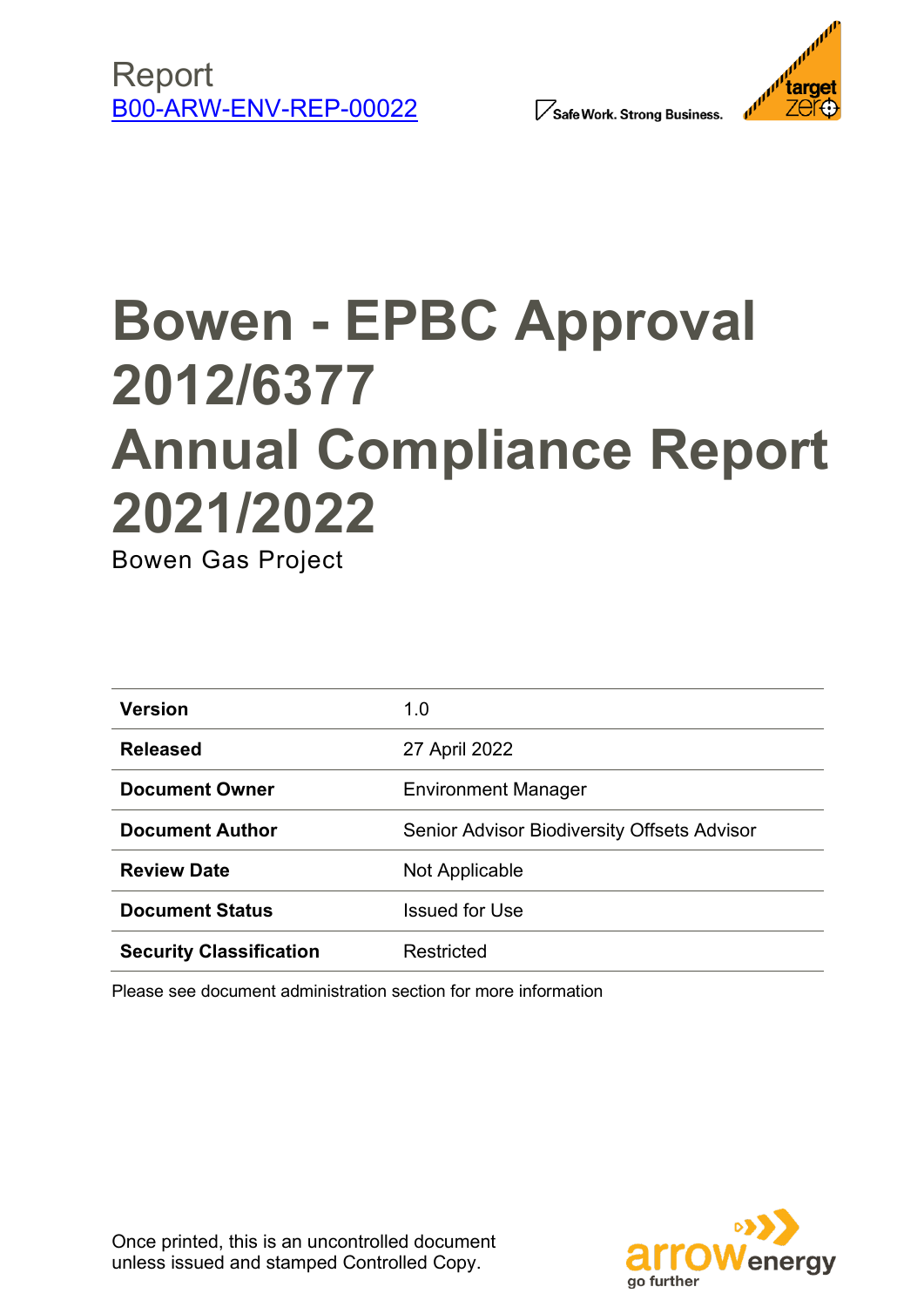#### **Contents**

| 1.  | <b>Purpose</b>                                                                     | 3                       |
|-----|------------------------------------------------------------------------------------|-------------------------|
| 2.  | <b>Description of activities</b>                                                   | 3                       |
| 2.1 | <b>Approved activities</b>                                                         | 3                       |
| 2.2 | <b>Current activities</b>                                                          | 3                       |
| 3.  | <b>Approval conditions</b>                                                         | 3                       |
| 3.1 | <b>Compliance table</b>                                                            | 3                       |
| 3.2 | <b>Referenced management plans</b>                                                 | $\overline{\mathbf{4}}$ |
| 4.  | Non-compliance                                                                     | 4                       |
| 5.  | <b>New environmental risks</b>                                                     | 4                       |
| 6.  | Reconciliation of impacts against approval limits for listed threatened<br>species | 4                       |
| 7.  | <b>Declaration of Accuracy</b>                                                     | 5                       |
| 8.  | <b>Document Administration</b>                                                     | 6                       |

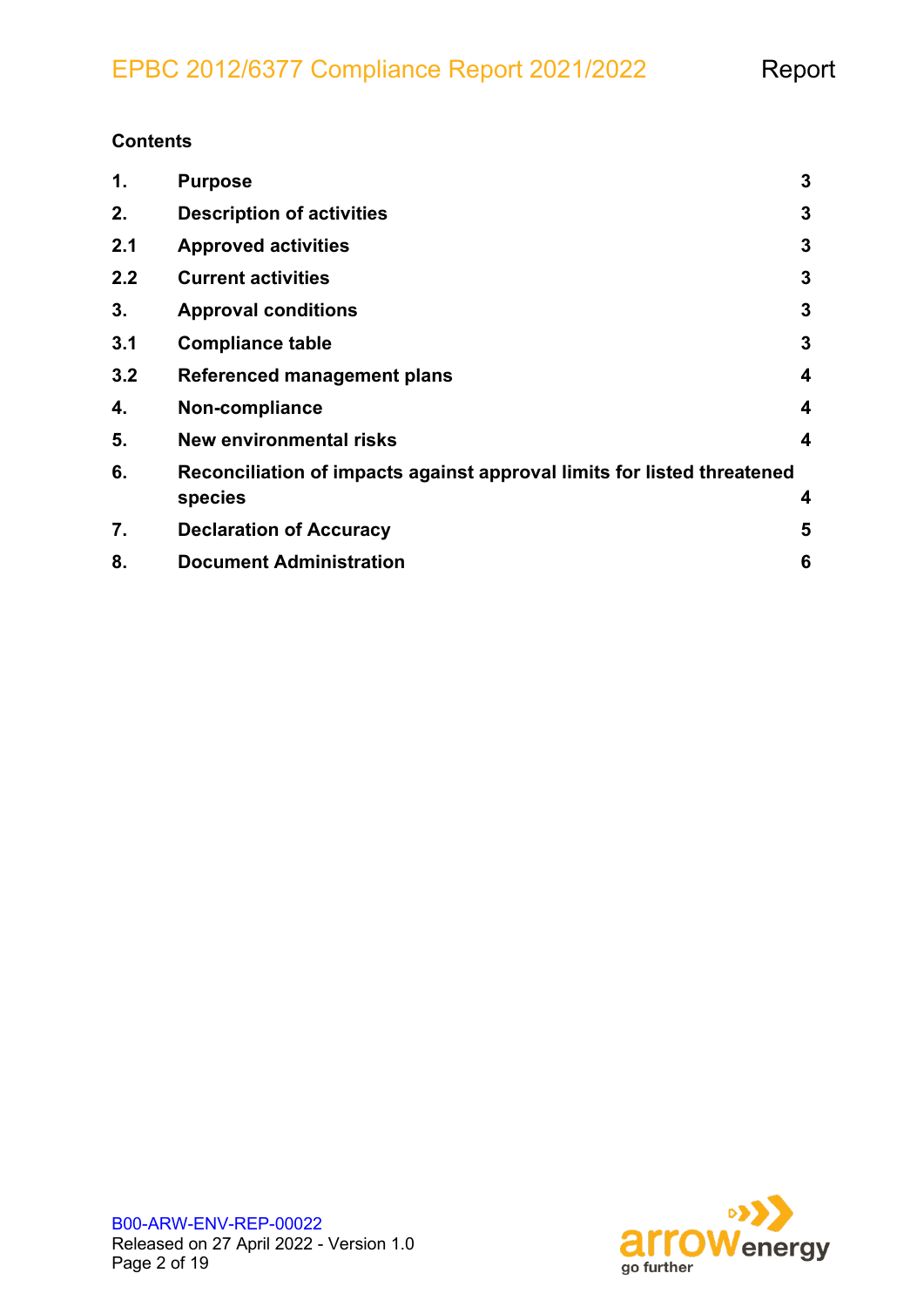#### <span id="page-2-0"></span>**1. Purpose**

This document reports Arrow's annual compliance with EPBC Approval 2012/6377 for the year of 14 February 2021 to 13 February 2022.

#### <span id="page-2-1"></span>**2. Description of activities**

#### <span id="page-2-2"></span>**2.1 Approved activities**

EPBC Number – 2012/6377

Arrow Bowen Gas Project (BGP)

Approval Holder : Arrow Energy Pty Ltd

ACN :73 078 521 936

Approved Action: To develop, operate and decommission a coal seam gas field in the Bowen Basin, Queensland referred under the EPBC Act on 9 May 2012; and as described in the Arrow Bowen Gas Project Environmental Impact Statement (March 2013) and Supplementary Report (May 2014).

Location of Project: Bowen Basin

Person Accepting responsibility for the report: Guy Young, General Manager **Development** 

Dates for Reporting period: 14 February 2021 to 13 February 2022

Date of Preparation of report: 27 April 2022

#### <span id="page-2-6"></span><span id="page-2-3"></span>**2.2 Current activities**

No work packages associated with gas production were undertaken during the reporting period.

#### <span id="page-2-4"></span>**3. Approval conditions**

#### <span id="page-2-5"></span>**3.1 Compliance table**

Refer to [Appendix A](#page-5-0) for the EPBC Approval Conditions Compliance Table, which demonstrates that all EPBC Approval 2012/6377 conditions have been considered and addressed and noting compliance with these conditions.

Records substantiating all activities associated with or relevant to approval conditions are stored in Arrow's file directories.

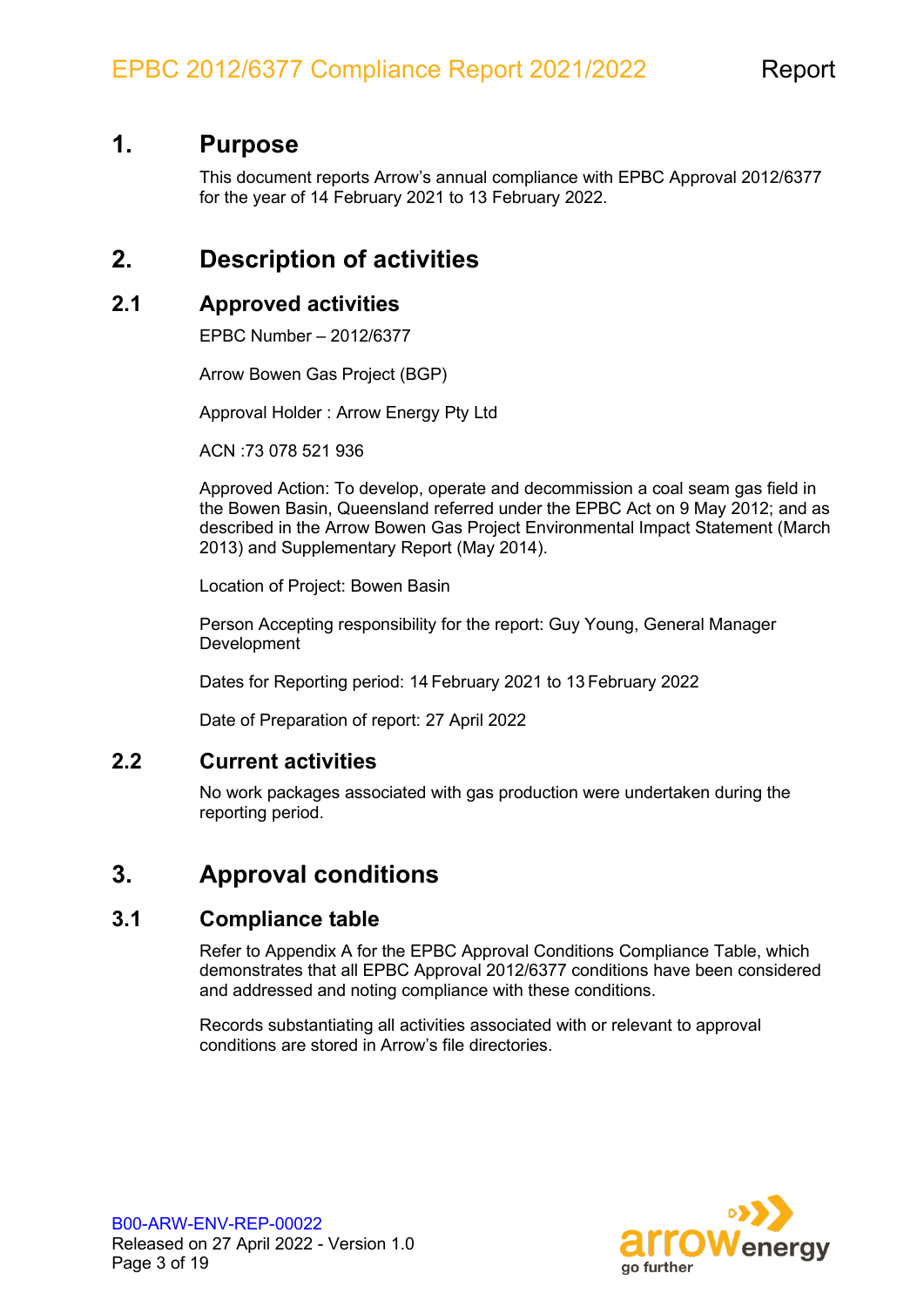#### <span id="page-3-0"></span>**3.2 Referenced management plans**

The following management plans required under EPBC Approval 2012/6377 conditions are available on Arrows website.

- Bowen Gas Project EPBC Species Impact Management Plan, October 2018 (SIMP)
- Bowen Gas Project Phase 1 Offset Strategy, October 2018 (Offset Strategy)
- Bowen Gas Project CSG Groundwater Monitoring and Management Plan Project Stage 1, October 2019 (GMMP)

At the time of writing, a revised draft of the Offset Area Management Plan (OAMP) is currently being prepared for assessment by the Department of Agriculture, Water and the Environment (DAWE).

#### <span id="page-3-1"></span>**4. Non-compliance**

Nil

#### <span id="page-3-2"></span>**5. New environmental risks**

Nil

#### <span id="page-3-5"></span><span id="page-3-3"></span>**6. Reconciliation of impacts against approval limits for listed threatened species**

In accordance with Condition 30, Item (a), [Table 1](#page-3-4) below provides a *reconciliation of actual impacts against whole of project maximum disturbance limits for EPBC listed threatened species and communities listed in Table 1* [of EPBC Approval 2012/6377].

The 'Phase 1 proposed disturbance' limits presented in the table below are those included in the approved Offset Strategy. These limits are amended from those in the EPBC Approval 2012/6377.

<span id="page-3-4"></span>As discussed in Section [2.2,](#page-2-3) there were no disturbances during the current reporting period to the values listed in [Table 1.](#page-4-1) The cumulative impacts presented in [Table 1](#page-3-4) reflects recorded disturbance areas from the previous annual report dated 4 June 2021.

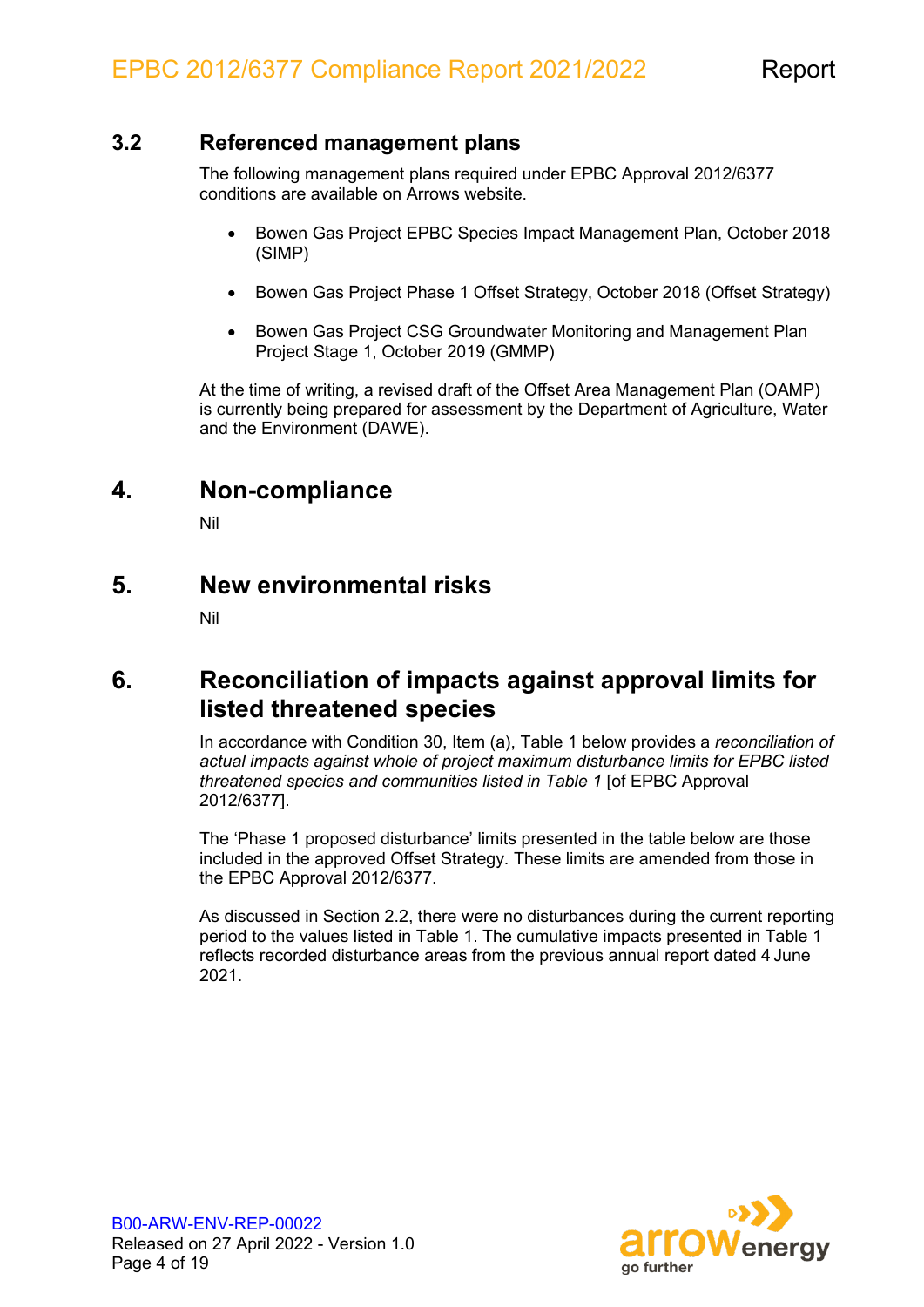<span id="page-4-1"></span>

| <b>Threatened Species</b>                                                                                                       | Whole of project<br>approved limits<br>(ha) | Phase 1<br>proposed<br>disturbance (ha) | <b>Actual Cumulative</b><br>impact total to date<br>$(ha)^*$ |
|---------------------------------------------------------------------------------------------------------------------------------|---------------------------------------------|-----------------------------------------|--------------------------------------------------------------|
| Black Ironbox (Eucalyptus raveretiana)                                                                                          | 258.32                                      | $\mathbf 0$                             | $\Omega$                                                     |
| Bluegrass (Dichanthium setosum)                                                                                                 | 809.59                                      | 25                                      | 3.7                                                          |
| King Bluegrass (Dichanthium queenslandicum)                                                                                     | 1,161.23                                    | $\Omega$                                | $\Omega$                                                     |
| Ornamental Snake (Denisonia maculata)                                                                                           | 1,030.31                                    | 104                                     | 18.4                                                         |
| Squatter Pigeon (Geophaps scripta scripta)                                                                                      | 1,415.44                                    | 75                                      | 20.9                                                         |
| Red Goshawk (Erythrotriorchis radiatus)                                                                                         | 187.14                                      | 39                                      | 4.4                                                          |
| Koala (Phascolarctos cinereus) (combined populations of<br>Queensland, New South Wales and the Australian Capital<br>Territory) | 2,466.04                                    | 34                                      | 3.8                                                          |
| South-eastern long-eared bat (Nyctophilus corbeni)                                                                              | 2.282.57                                    | $\mathbf 0$                             | $\Omega$                                                     |
| Large-eared Pied Bat (Chalinolobus dwyeri)                                                                                      | 1.451.44                                    | 0                                       | $\Omega$                                                     |
| <b>Threatened Ecological Communities</b>                                                                                        |                                             |                                         |                                                              |
| Brigalow (Acacia harpophylla dominant and co-dominant)                                                                          | 781.16                                      | 10                                      | 2.94                                                         |
| <b>Weeping Myall Woodlands</b>                                                                                                  | 198.48                                      | $\Omega$                                | $\Omega$                                                     |
| <b>Natural Grasslands of the Queensland Central Highlands</b><br>and the northern Fitzroy Basin                                 | 871.10                                      | 0                                       | 0                                                            |
| Semi-evergreen vine thickets of the Brigalow Belt (North<br>and South) and Nandewar Bioregions                                  | 107.42                                      | 0                                       | $\Omega$                                                     |

#### **Table 1: Reconciliation of actual impacts against project maximum disturbance limits**

\*Threatened species areas based upon Regional Ecosystem mapping version 10.

<span id="page-4-0"></span>TEC areas based upon Regional Ecosystem mapping version 11.

### **7. Declaration of Accuracy**

*In making this declaration, I am aware that sections 490 and 491 of the Environment Protection and Biodiversity Conservation Act 1999 (Cth) (EPBC Act) make it an offence in certain circumstances to knowingly provide false or misleading information or documents. The offence is punishable on conviction by imprisonment or a fine, or both. I declare that all the information and documentation supporting this compliance report is true and correct in every particular. I am authorised to bind the approval holder to this declaration and that I have no knowledge of that authorisation being revoked at the time of making this declaration.*

Signed : Full name: Guy Young

Position: General Manager Development

Organisation: Arrow Energy Pty Ltd

ACN: 73 078 521 936

Date:

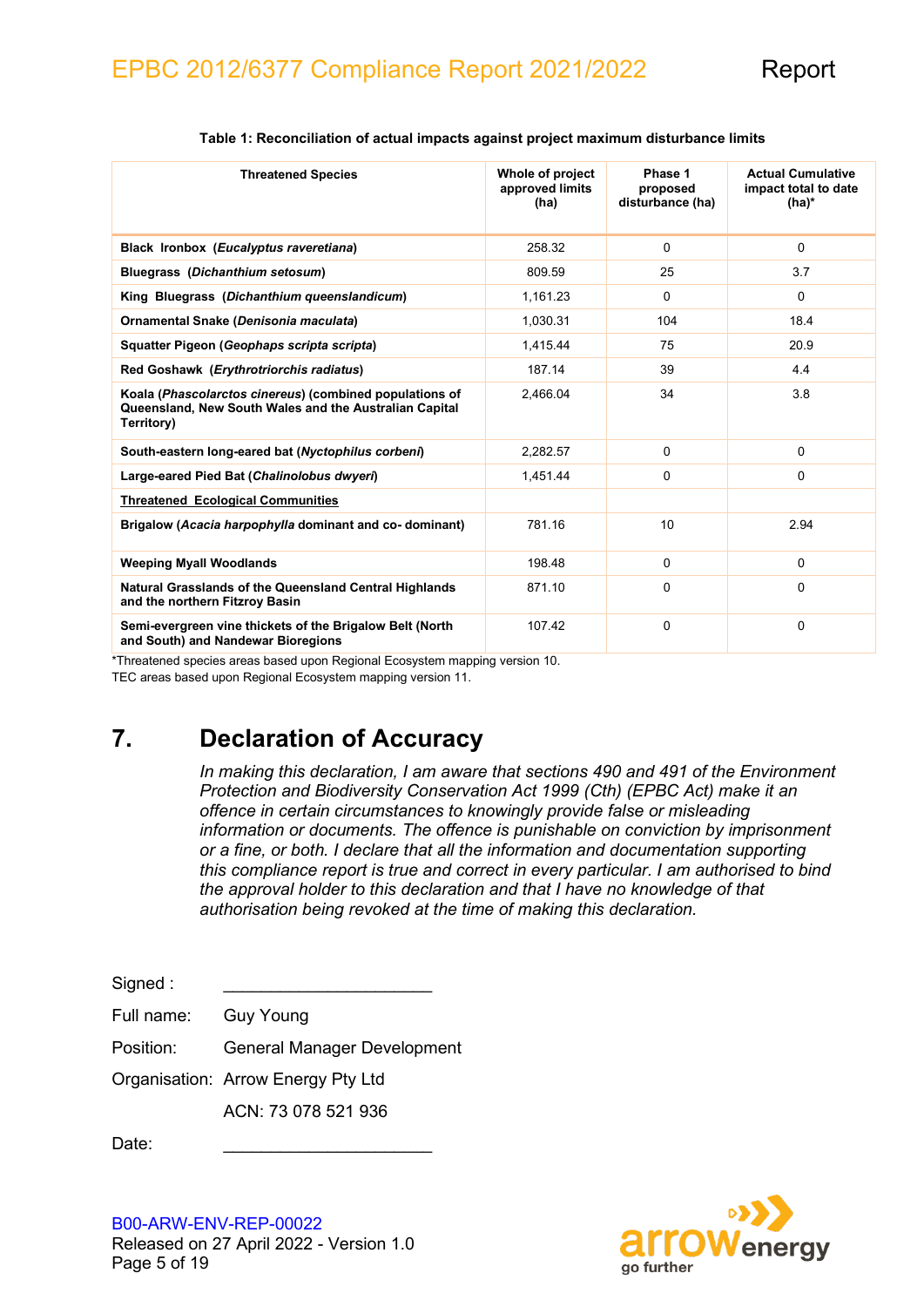### <span id="page-5-0"></span>**Appendix A: EPBC Approval 2012/6377 Conditions Compliance Table**

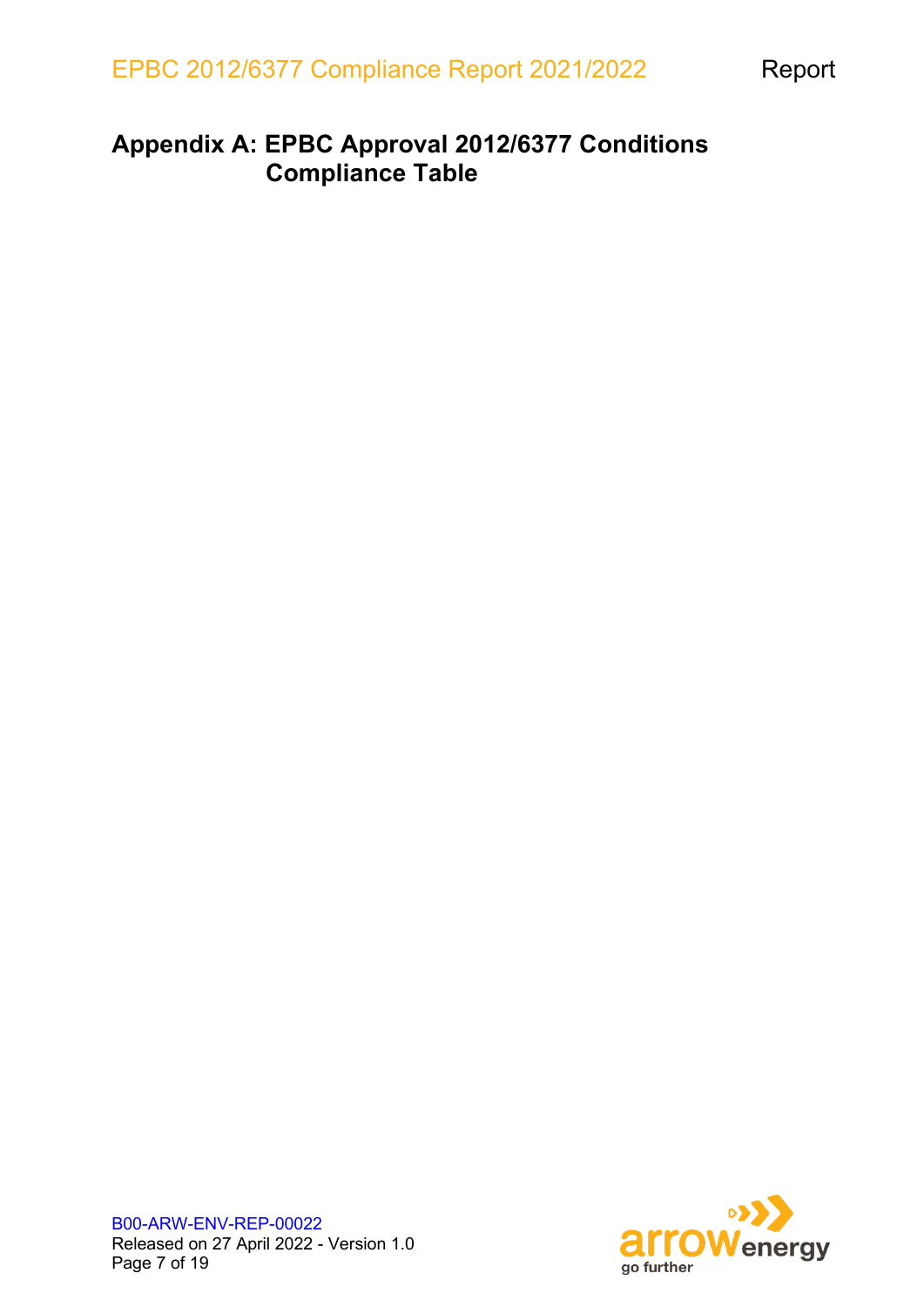#### **Table 2: EPBC Conditions Compliance Table**

| <b>Condition</b> | <b>Description</b>                                                                                                                                                                                                                                                          | Compliant/non-<br>compliant or not<br>applicable | <b>Compliance status</b>                                                                                                                                                                                                                                                                            |
|------------------|-----------------------------------------------------------------------------------------------------------------------------------------------------------------------------------------------------------------------------------------------------------------------------|--------------------------------------------------|-----------------------------------------------------------------------------------------------------------------------------------------------------------------------------------------------------------------------------------------------------------------------------------------------------|
| 1                | The Minister may determine that a plan, strategy or program approved by the<br>Queensland Government satisfies a plan, strategy or program required under these<br>conditions.                                                                                              | Not applicable                                   |                                                                                                                                                                                                                                                                                                     |
| $\mathbf{2}$     | For the purpose of the action, the approval holder must not take any action outside the<br>Authorities to Prospect (ATPs) 1103, 1031, 1025, 749, 742 and 759, shown as the<br>Bowen Gas Project Tenements at Attachment A.                                                  | Compliant                                        | Activities during the reporting period<br>were undertaken in ATP1103.                                                                                                                                                                                                                               |
| 3                | The action is limited to a maximum of 4,000 coal seam gas production wells and<br>associated infrastructure.                                                                                                                                                                | Compliant                                        | No new production wells were drilled<br>during the reporting period. Therefore<br>the number of wells constructed under<br>the EPBC Approval 2012/6377 remains<br>at 20.                                                                                                                            |
| 4                | The maximum disturbance limits in Table 1 apply to the action to protect those EPBC<br>listed species and communities (identified in Table 1) within the project area. The<br>approval holder must not exceed these maximum disturbance limits.                             | Compliant                                        | Table 1 of this EPBC 2012/6377<br>Annual Compliance Report reconciles<br>the actual impact with the maximum<br>disturbance limits and confirms that<br>Arrow has not exceeded these limits.                                                                                                         |
| 5                | To protect those EPBC listed species and communities (identified in Table 2) within<br>the project area the maximum disturbance limits in Table 2 apply to Project Phase 1.<br>The approval holder must not exceed these maximum disturbance limits for Project<br>Phase 1. | Compliant                                        | Table 1 of this EPBC 2012/6377<br>Annual Compliance Report reconciles<br>the actual impact of Project Phase 1<br>with the Project Phase 1 maximum<br>disturbance limits as amended in Table<br>4.1 of the approved BGP Offset<br>Strategy and confirms that Arrow has<br>not exceeded these limits. |
| 6                | The approval holder must undertake pre-clearance surveys of proposed disturbance<br>areas.                                                                                                                                                                                  | Compliant                                        | No new disturbances occurred during<br>the reporting period. Pre-clearance<br>surveys of disturbance during previous<br>reporting period were undertaken in<br>accordance with Arrow's Ecological<br>Impact Assessment Procedure (ORG-<br>ARW-HSM-PRO-00070).                                       |

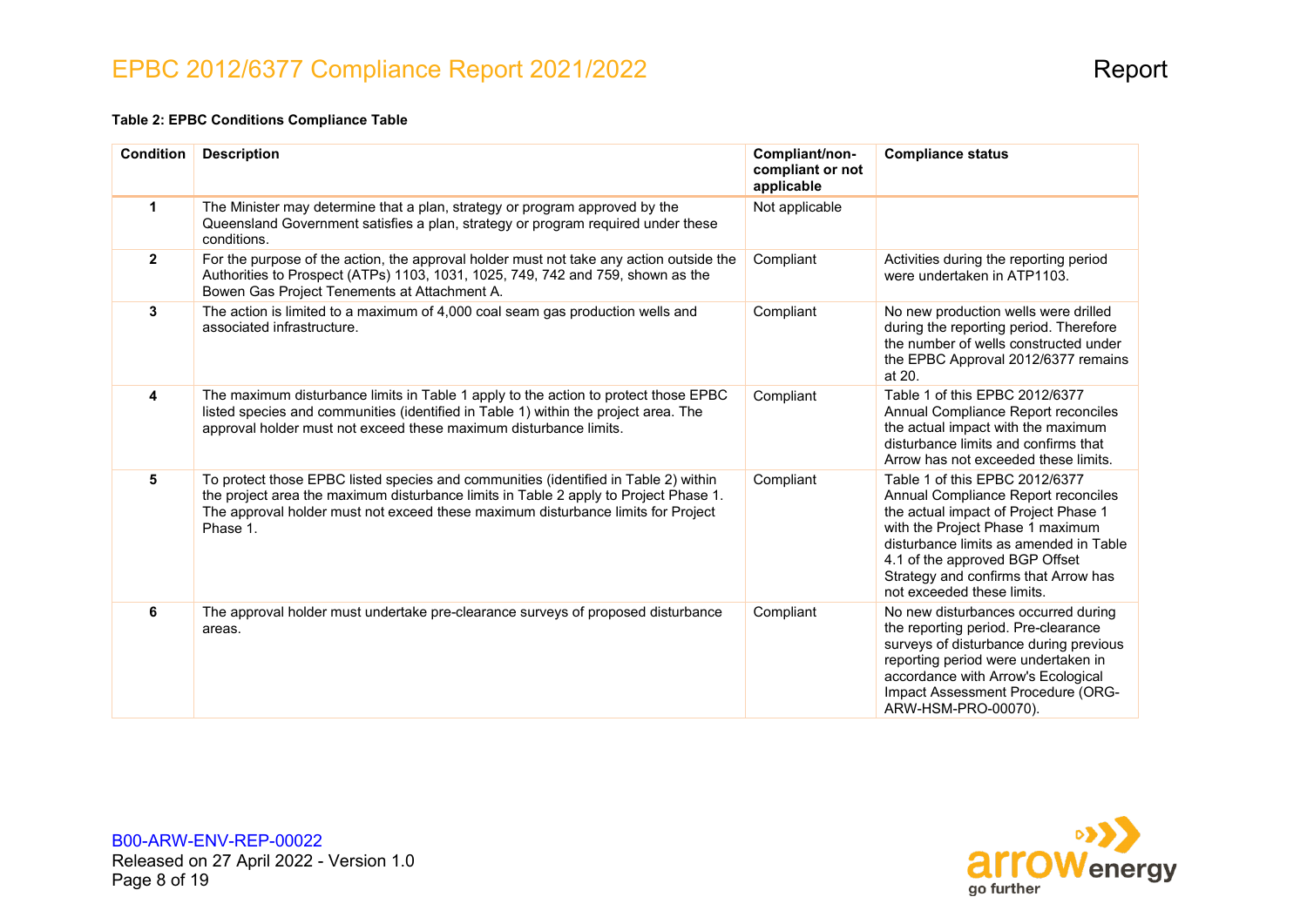| <b>Condition</b> | <b>Description</b>                                                                                                                                                                                                                                        | Compliant/non-<br>compliant or not<br>applicable | <b>Compliance status</b>                                                                                                                                                                                                                                                                                                                                              |
|------------------|-----------------------------------------------------------------------------------------------------------------------------------------------------------------------------------------------------------------------------------------------------------|--------------------------------------------------|-----------------------------------------------------------------------------------------------------------------------------------------------------------------------------------------------------------------------------------------------------------------------------------------------------------------------------------------------------------------------|
|                  | Pre-clearance surveys must be supervised by a suitably qualified person and<br>undertaken in accordance with the Department's survey guidelines in effect at the time<br>of the survey or other survey methodology endorsed by the Department in writing. | Compliant                                        | No new disturbances occurred during<br>the reporting period. Pre-clearance<br>surveys of disturbance during previous<br>reporting period were undertaken in<br>accordance with Arrow's Ecological<br>Impact Assessment Procedure (ORG-<br>ARW-HSM-PRO-00070).                                                                                                         |
| 8                | A report of the outcomes of pre-clearance surveys must be included in annual<br>reporting required by condition 30.                                                                                                                                       | Compliant                                        | No new disturbances occurred during<br>the reporting period. Table 1 of this<br>EPBC 2012/6377 Annual Compliance<br>Report reconciles the outcomes of the<br>pre-clearance surveys in previous<br>reporting periods with the maximum<br>disturbance limits for EPBC listed<br>threatened species and communities<br>listed in Table 1 as required by<br>Condition 30. |



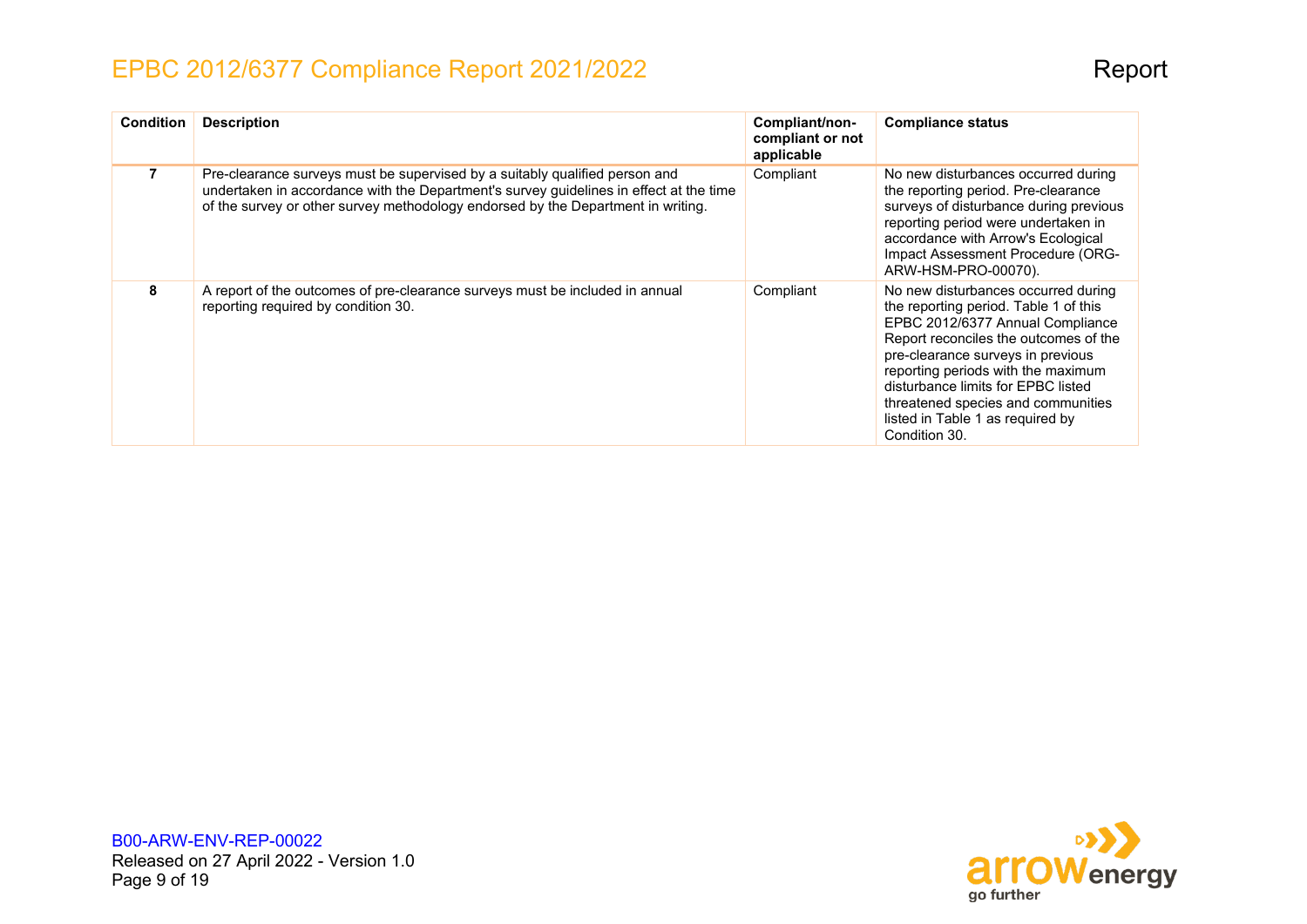| <b>Condition</b> | <b>Description</b>                                                                                                                                                                                                                                                                                                                                                                                                                                                                                              | Compliant/non-<br>compliant or not<br>applicable | <b>Compliance status</b>                                                                                                                                                                                                                               |
|------------------|-----------------------------------------------------------------------------------------------------------------------------------------------------------------------------------------------------------------------------------------------------------------------------------------------------------------------------------------------------------------------------------------------------------------------------------------------------------------------------------------------------------------|--------------------------------------------------|--------------------------------------------------------------------------------------------------------------------------------------------------------------------------------------------------------------------------------------------------------|
| 9                | Prior to the commencement of Project Phase 1, the approval holder must prepare and<br>submit an EPBC Species Impact Management Plan for the Minister's written approval.<br>The EPBC Species Impact Management Plan must include:<br>measures that will be taken to avoid, mitigate and manage impacts to EPBC<br>a)<br>listed threatened species and their habitat during clearance of vegetation,<br>including the involvement of a suitably qualified person at all times during<br>clearance of vegetation; | Compliant                                        | Arrow prepared and had approved by<br>the minister an EPBC SIMP for Project<br>Phase 1 (approval date 15 October<br>2018) which was prior to the<br>commencement of Project Phase 1 on<br>14 February 2019.                                            |
|                  | measures that will be taken to avoid, mitigate and manage impacts to EPBC<br>b)<br>listed threatened species and their habitat and to EPBC communities during<br>construction, operation and decommissioning of the action;                                                                                                                                                                                                                                                                                     |                                                  |                                                                                                                                                                                                                                                        |
|                  | a monitoring program to determine the success of mitigation and<br>C)<br>management measures to ensure adaptive management for the duration of<br>this approval;                                                                                                                                                                                                                                                                                                                                                |                                                  |                                                                                                                                                                                                                                                        |
|                  | a discussion of relevant conservation advice, recovery plans and threat<br>d)<br>abatement plans and how measures proposed in the EPBC Species Impact<br>Management Plan are consistent with the measures in these documents; and                                                                                                                                                                                                                                                                               |                                                  |                                                                                                                                                                                                                                                        |
|                  | details of how the approval holder has addressed any residual significant<br>e)<br>impacts to any EPBC listed threatened species and its habitat and/or EPBC<br>communities not identified in Table 1, to be offset in accordance with the<br>EPBC Act Environmental Offsets Policy.                                                                                                                                                                                                                            |                                                  |                                                                                                                                                                                                                                                        |
| 10 <sup>1</sup>  | The approval holder cannot commence Project Phase 1 until an EPBC Species<br>Impact Management Plan has been approved by the Minister in writing. The approved<br>EPBC Species Impact Management Plan must be implemented by the approval<br>holder.                                                                                                                                                                                                                                                            | Compliant                                        | Arrow prepared and had approved by<br>the Minister an EPBC SIMP for Project<br>Phase 1 (approval date 15 October<br>2018) which was prior to the<br>commencement of Project Phase 1 on<br>14 February 2019. The approved SIMP<br>is being implemented. |
| 11               | The approval holder must ensure that environmental offsets comply with the principles<br>of the EPBC Act Environmental Offsets Policy (2012). If the approval holder has<br>provided an offset in respect of impacts predicted for a stage of the project which<br>subsequently are not realised, such parts of the offset in excess of the obligation for<br>that stage can be applied towards offsets required for the impacts of subsequent<br>project stages.                                               | Compliant                                        | Arrow is currently negotiating to secure<br>offset properties that comply with the<br>principles of the EPBC Act<br>Environmental Offsets Policy. To date,<br>Arrow has secured one offset property<br>and is currently negotiating the second.        |

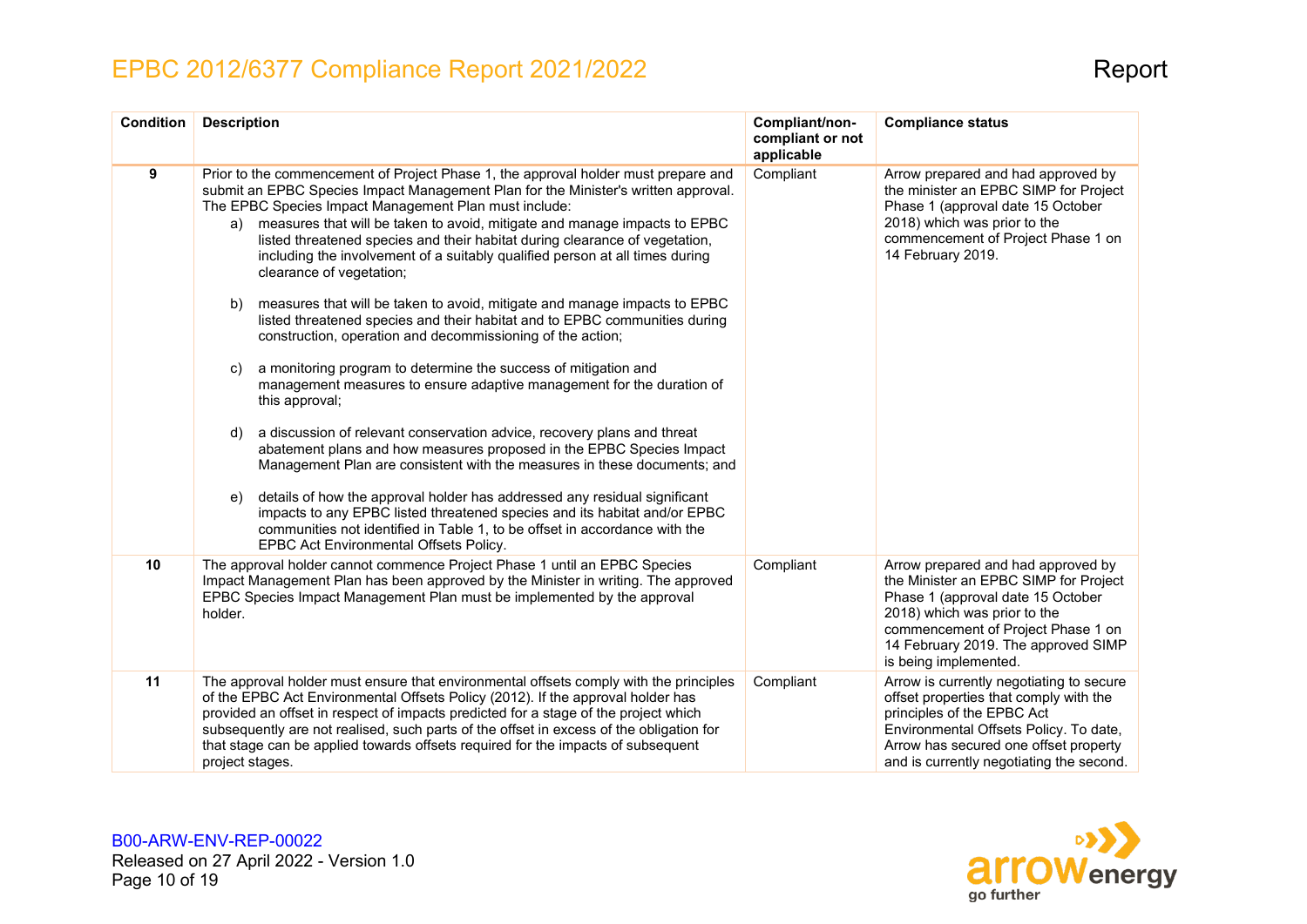| <b>Condition</b> | <b>Description</b>                                                                                                                                                                                                                                                                                                                                                                                                                                                                                                                                                                                                                                                                                                                                                                                                                                                                                                                                                                                                                                                                                                                                 | Compliant/non-<br>compliant or not<br>applicable | <b>Compliance status</b>                                                                                                                                                                                                                                                 |
|------------------|----------------------------------------------------------------------------------------------------------------------------------------------------------------------------------------------------------------------------------------------------------------------------------------------------------------------------------------------------------------------------------------------------------------------------------------------------------------------------------------------------------------------------------------------------------------------------------------------------------------------------------------------------------------------------------------------------------------------------------------------------------------------------------------------------------------------------------------------------------------------------------------------------------------------------------------------------------------------------------------------------------------------------------------------------------------------------------------------------------------------------------------------------|--------------------------------------------------|--------------------------------------------------------------------------------------------------------------------------------------------------------------------------------------------------------------------------------------------------------------------------|
| 12               | The approval holder may carry out the action in stages. The approval holder must<br>deliver environmental offsets for each Project Phase related to the residual impacts of<br>each respective Project Phase on EPBC listed threatened species and communities.                                                                                                                                                                                                                                                                                                                                                                                                                                                                                                                                                                                                                                                                                                                                                                                                                                                                                    | Not applicable                                   | Arrow has secured one offset property<br>and is currently negotiating a second<br>offset property to deliver environmental<br>offsets for Project Phase 1 related to<br>the residual impacts of Project Phase 1<br>on EPBC listed threatened species and<br>communities. |
| 13               | The Offset Strategy may be prepared and submitted to the Minister for approval in<br>stages. Each stage of the Offset Strategy must provide information in respect of the<br>next Project Phase to commence and all earlier Project Phases. A Project Phase must<br>not commence until an Offsets Strategy addressing offset obligations for that Project<br>Phase has been approved by the Minister.                                                                                                                                                                                                                                                                                                                                                                                                                                                                                                                                                                                                                                                                                                                                              | Compliant                                        | Arrow submitted an Offset Strategy for<br>Project Phase 1 to the Minister which<br>was approved on 12 October 2018.                                                                                                                                                      |
| 14               | The Offset Strategy must include:<br>a strategy to secure the minimum offsets proposed for the residual significant<br>a)<br>impacts for the next Project Phase;<br>a reconciliation of impacts predicted in the next Project Phase and actual<br>b)<br>disturbance in earlier Project Phases against the maximum disturbance limits<br>set out in Table 1;<br>a process to offset, in accordance with the EPBC Act Environmental Offsets<br>C)<br>Policy, any significant impact for the next Project Phase to any EPBC listed<br>threatened species or EPBC community not identified in Table 1;<br>a program to monitor and report on the effectiveness of these measures, and<br>d)<br>progress against the performance and completion criteria;<br>a description of potential risks to the successful implementation of the plan,<br>e)<br>and a description of the contingency measures that would be implemented to<br>mitigate against these risks;<br>a timeline for when actions identified in the Offset Strategy will be<br>f)<br>implemented for each offset area; and<br>the proposed legal mechanism for securing the offset.<br>g) | Compliant                                        | The approved Offsets Strategy<br>included all aspects in Condition 14.                                                                                                                                                                                                   |

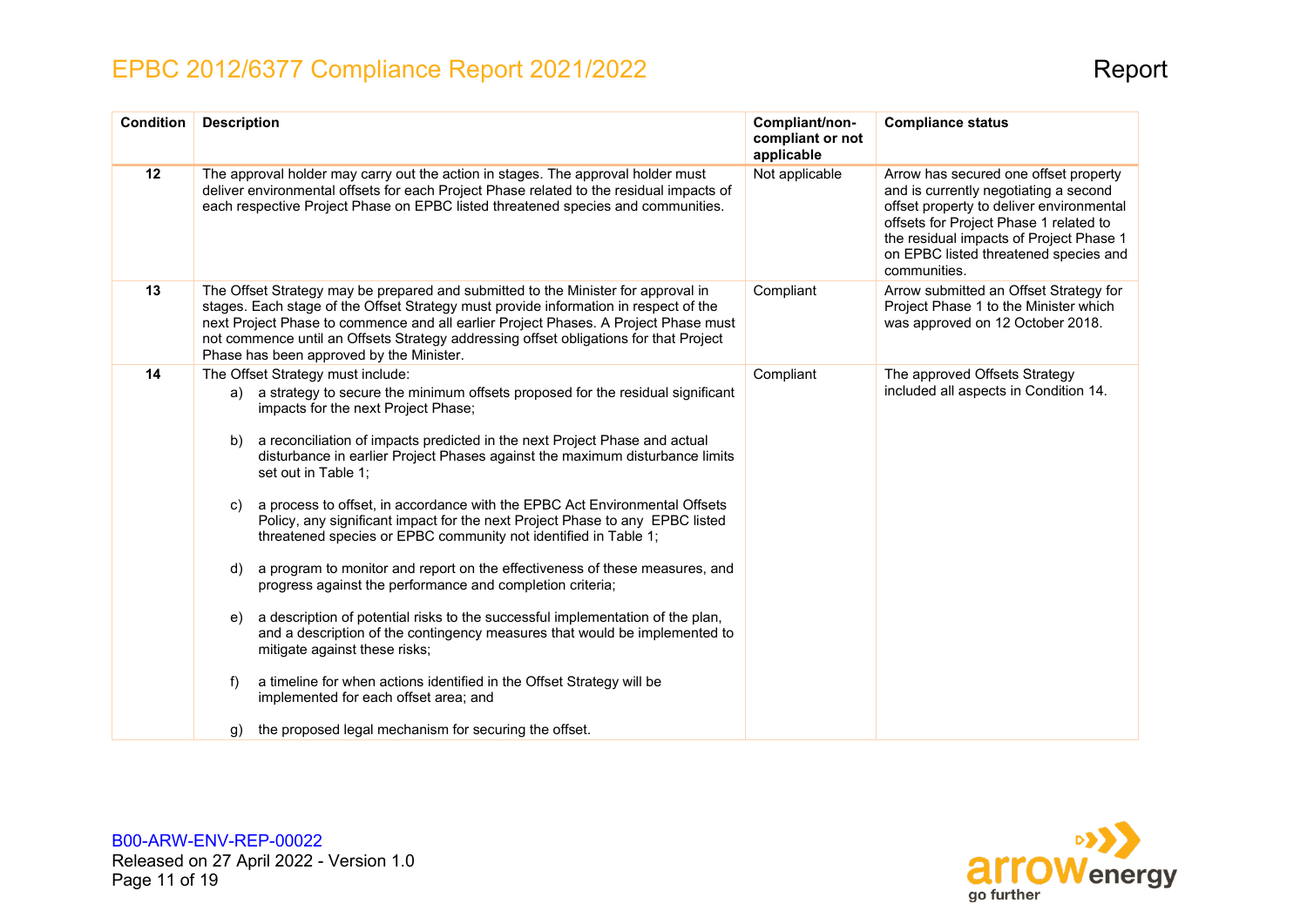| <b>Condition</b> | <b>Description</b>                                                                                                                                                                                                                                                  | Compliant/non-<br>compliant or not<br>applicable | <b>Compliance status</b>                                                                                                                                                                                                                                                                                      |
|------------------|---------------------------------------------------------------------------------------------------------------------------------------------------------------------------------------------------------------------------------------------------------------------|--------------------------------------------------|---------------------------------------------------------------------------------------------------------------------------------------------------------------------------------------------------------------------------------------------------------------------------------------------------------------|
| 15               | The approval holder must not commence Project Phase 1 until the Offset Strategy has<br>been approved by the Minister in writing. The approved Offset Strategy must be<br>implemented by the approval holder.                                                        | Compliant                                        | Arrow submitted an Offset Strategy for<br>Project Phase 1 to the Minister which<br>was approved on 12 October 2018.<br>Project Phase 1 commenced in<br>February 2019.<br>The approved Offset Strategy is being<br>implemented.                                                                                |
| 16               | Offsets for Project Phases must be in accordance with the mechanism identified in the<br>Offset Strategy and must be registered and legally secured in accordance with<br>Queensland legislation prior to commencement of any subsequent Project Phase.             | Not applicable                                   | A revised OAMP is currently being<br>drafted for assessment by DAWE for<br>approval. The OAMP contains detail on<br>the proposed Offset Property and once<br>approved the Property will be secured<br>with a Voluntary Declaration as per the<br>Strategy.<br>Arrow has not commenced next Project<br>Phases. |
| 17               | At least 3 months prior to the commencement of any Project Phase after Project<br>Phase 1, the approval holder must submit a revised Offset Strategy required at<br>conditions 13 and 14 for approval by the Minister. The updated Offset Strategy must<br>include: | Not applicable                                   | Arrow has not commenced next Project<br>Phases.                                                                                                                                                                                                                                                               |
|                  | a strategy to secure the minimum offsets proposed for the residual significant<br>a)<br>impacts to the EPBC listed species and communities for the next Project<br>Phase:                                                                                           |                                                  |                                                                                                                                                                                                                                                                                                               |
|                  | a map of the location of each EPBC listed threatened species and its habitat<br>b)<br>and EPBC Community in relation to infrastructure for the next Project Phase;                                                                                                  |                                                  |                                                                                                                                                                                                                                                                                                               |
|                  | the information required for the Offset Strategy Conditions 14a to 14 g for the<br>C)<br>next Project Phase;                                                                                                                                                        |                                                  |                                                                                                                                                                                                                                                                                                               |
|                  | demonstration of how any proposed offset builds on offsets already secured<br>d)<br>and will contribute to a larger strategic criteria for whole of project impacts;<br>evaluating the management of offset;                                                        |                                                  |                                                                                                                                                                                                                                                                                                               |
|                  | performance and completion criteria for evaluating the management of offset<br>e)<br>areas                                                                                                                                                                          |                                                  |                                                                                                                                                                                                                                                                                                               |

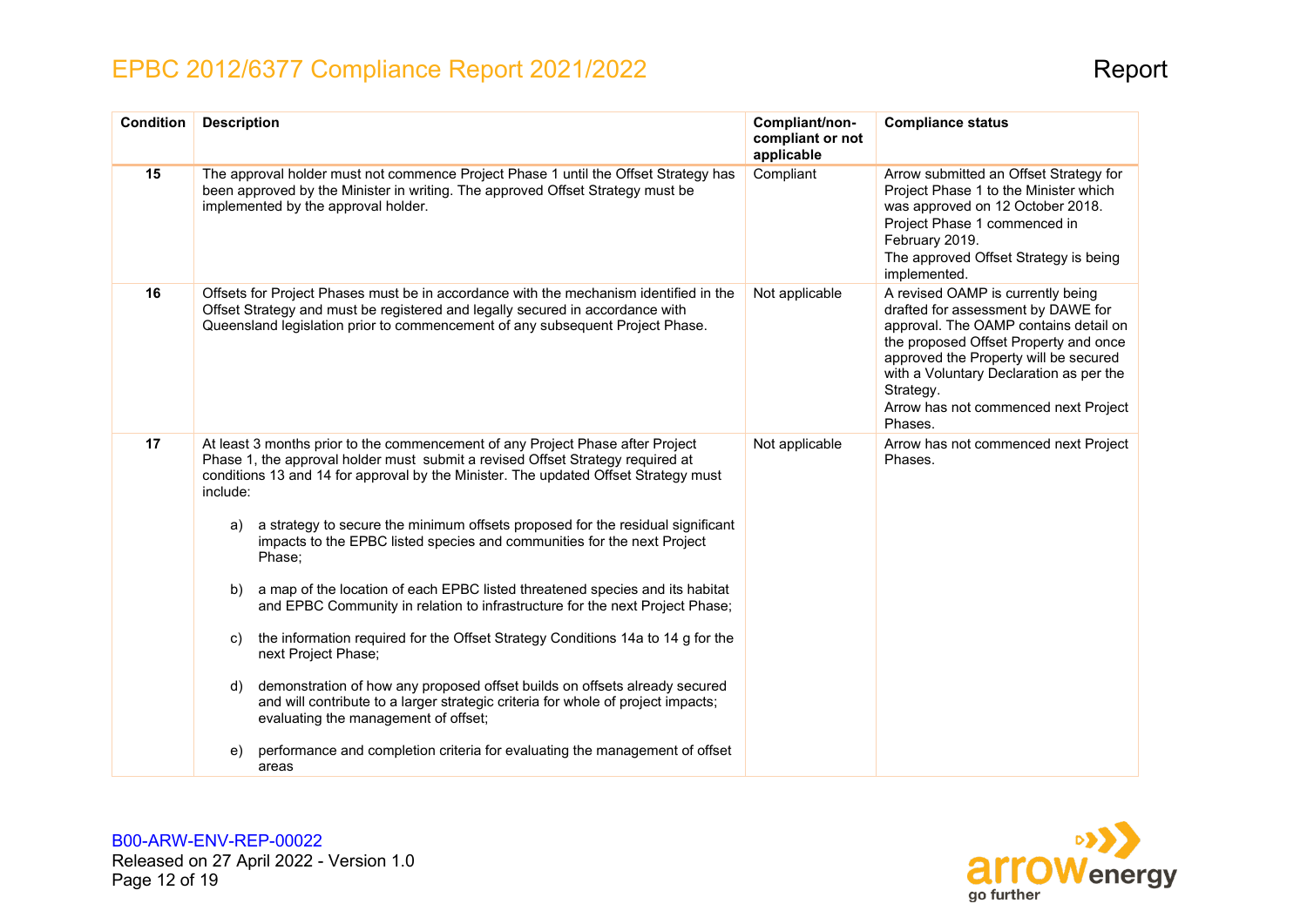| <b>Condition</b> | <b>Description</b>                                                                                                                                                                                                                                                                                                                                                                                                                                                                                                                                                                                                                                                                                                                                                                                                                                                                                                                                                                                                                                                                                                                                                                                                                                                                                                                                                                                                                                                                                                                                                                                                                                                                                                                                    | Compliant/non-<br>compliant or not<br>applicable | <b>Compliance status</b>                                                                                                                                                                   |
|------------------|-------------------------------------------------------------------------------------------------------------------------------------------------------------------------------------------------------------------------------------------------------------------------------------------------------------------------------------------------------------------------------------------------------------------------------------------------------------------------------------------------------------------------------------------------------------------------------------------------------------------------------------------------------------------------------------------------------------------------------------------------------------------------------------------------------------------------------------------------------------------------------------------------------------------------------------------------------------------------------------------------------------------------------------------------------------------------------------------------------------------------------------------------------------------------------------------------------------------------------------------------------------------------------------------------------------------------------------------------------------------------------------------------------------------------------------------------------------------------------------------------------------------------------------------------------------------------------------------------------------------------------------------------------------------------------------------------------------------------------------------------------|--------------------------------------------------|--------------------------------------------------------------------------------------------------------------------------------------------------------------------------------------------|
| <b>17A</b>       | Within 12 months of project commencement or the Minister approving a version of the<br>Offset Strategy for a Project Phase, the approval holder must submit for approval of<br>the Minister an Offset Area Management Plan which includes:<br>a description of the management measures that will be implemented for the<br>a)<br>protection of EPBC listed threatened species and communities in each offset<br>area.<br>details of how the proposed offsets and Offset Area Management Plan meet<br>b)<br>the requirements of the EPBC Act Environmental Offsets Policy,<br>a field validation survey and baseline description of the current condition<br>C)<br>(prior to any management activities) of the offset areas, including existing<br>vegetation,<br>a description and map (including shapefiles) to clearly define the location and<br>d)<br>boundaries of the offset areas, accompanied by the offset attributes,<br>information about how the offset areas provide connectivity with other<br>e)<br>relevant habitats and biodiversity corridors including a map depicting the<br>offset areas in relation to other habitats and biodiversity corridors,<br>details of how proposed management measures take into account relevant<br>f)<br>approved conservation advices and are consistent with the measures<br>contained in relevant recovery plans and threat abatement plans,<br>completion criteria and performance targets for evaluating the effectiveness<br>g)<br>of OAMP implementation, criteria for triggering corrective actions (if<br>necessary),<br>a program to monitor, report on and review the effectiveness of the OAMP,<br>h)<br>a description of potential risks to the successful implementation of the<br>i) | Compliant                                        | Arrow submitted an OAMP to DAWE<br>for approval on 14 February 2020<br>(within 12 months of project<br>commencement). This document is<br>currently being revised for approval by<br>DAWE. |
|                  | offsets, and contingency measures that would be implemented to mitigate<br>against these risks.                                                                                                                                                                                                                                                                                                                                                                                                                                                                                                                                                                                                                                                                                                                                                                                                                                                                                                                                                                                                                                                                                                                                                                                                                                                                                                                                                                                                                                                                                                                                                                                                                                                       |                                                  |                                                                                                                                                                                            |
| 17B              | The approval holder must not commence the next project phase until the OAMP for<br>the current project phase has been approved in writing by the Minister.                                                                                                                                                                                                                                                                                                                                                                                                                                                                                                                                                                                                                                                                                                                                                                                                                                                                                                                                                                                                                                                                                                                                                                                                                                                                                                                                                                                                                                                                                                                                                                                            | Not applicable                                   | Arrow has not commenced next Project<br>Phases.                                                                                                                                            |

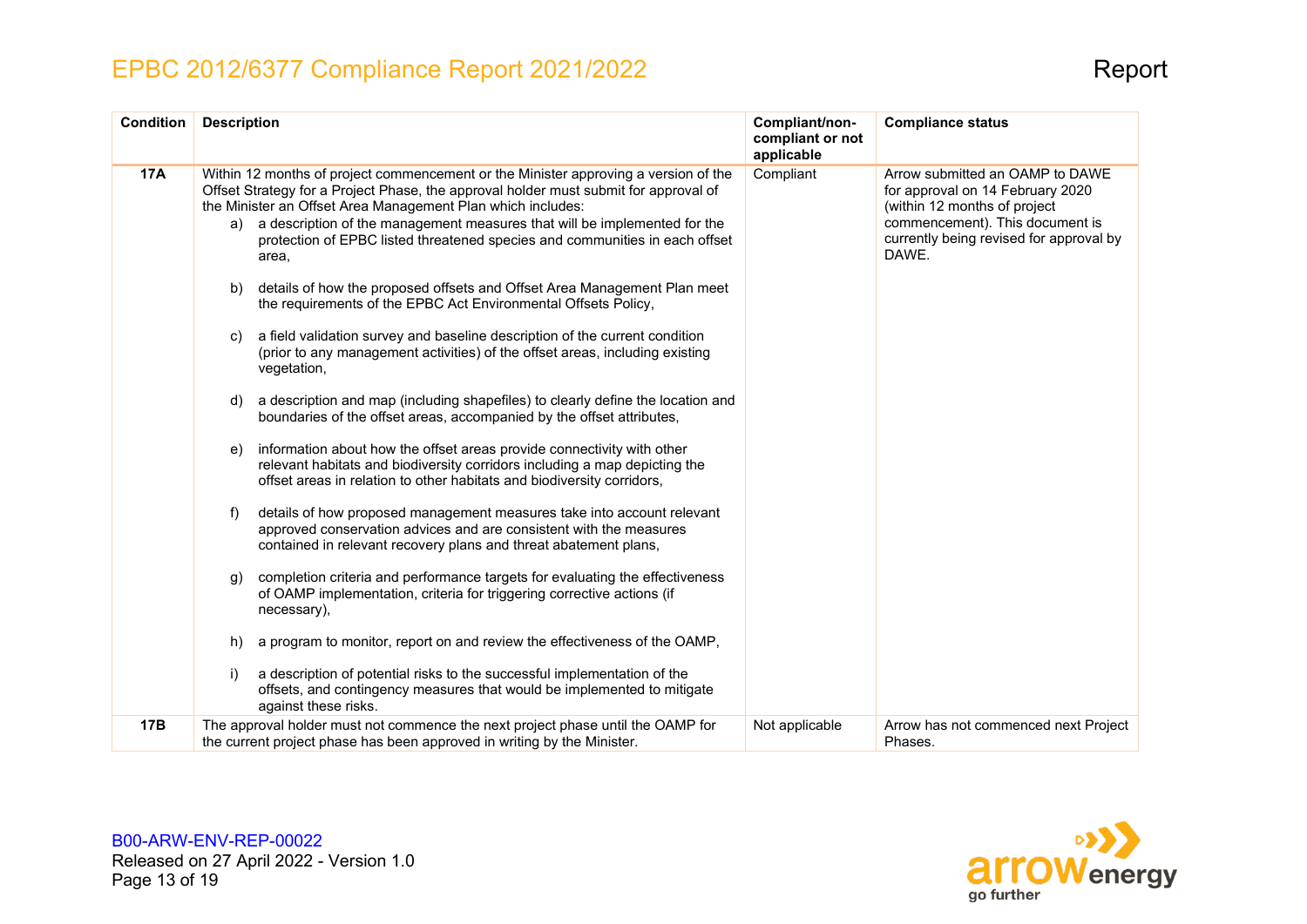| <b>Condition</b> | <b>Description</b>                                                                                                                                                                                                                                                                                                                                                                                                                                                                                                                                                                                                                                                                                                                                                                                                                                                                                                                   | Compliant/non-<br>compliant or not<br>applicable | <b>Compliance status</b>                                                                                                                                                            |
|------------------|--------------------------------------------------------------------------------------------------------------------------------------------------------------------------------------------------------------------------------------------------------------------------------------------------------------------------------------------------------------------------------------------------------------------------------------------------------------------------------------------------------------------------------------------------------------------------------------------------------------------------------------------------------------------------------------------------------------------------------------------------------------------------------------------------------------------------------------------------------------------------------------------------------------------------------------|--------------------------------------------------|-------------------------------------------------------------------------------------------------------------------------------------------------------------------------------------|
| 18               | Offsets for each Project Phase subsequent to Project Phase 1 must be registered and<br>legally secured in accordance with Queensland legislation prior to commencement of<br>the next Project Phase.                                                                                                                                                                                                                                                                                                                                                                                                                                                                                                                                                                                                                                                                                                                                 | Not applicable                                   | Arrow is currently negotiating to secure<br>Offset Properties for Project Phase 1.<br>These will be secured and in place<br>prior to the commencement of the next<br>Project phase. |
| 19               | The approval holder must not commence the next Project Phase until the Offset<br>Management Plan updated for that Project Phase, has been approved by the Minister<br>in writing. The approved Offset Management Plan as updated for each Project Phase<br>must be implemented by the approval holder.                                                                                                                                                                                                                                                                                                                                                                                                                                                                                                                                                                                                                               | Not applicable                                   | Arrow has not commenced next Project<br>Phases.                                                                                                                                     |
| 20               | The approval holder must not discharge, irrigate or otherwise release CSG produced<br>water, wastewater, stormwater or harvested water, into the Isaac River and its<br>tributaries unless the discharge complies with the discharge criteria defined for the site<br>and is in accordance with the requirements of an environmental authority issued under<br>the Environmental Protection Act 1994 (Qld) for the action.                                                                                                                                                                                                                                                                                                                                                                                                                                                                                                           | Compliant                                        | Arrow has not discharged any CSG<br>produced water, wastewater,<br>stormwater or harvested water into the<br>Isaac River or its tributaries.                                        |
| <b>20A</b>       | Th approval holder must carry out the action in Project Stages. Project Stage 1 must<br>be carried out within the Bowen Gas Project tenements identified at Attachment B.                                                                                                                                                                                                                                                                                                                                                                                                                                                                                                                                                                                                                                                                                                                                                            | Compliant                                        | Activities associated with Project<br>Stage 1 that commenced within the<br>reporting period were undertaken within<br>the tenements identified within<br>Attachment B.              |
| 21               | The approval holder must submit a Groundwater Management and Monitoring Plan<br>(GMMP) for the written approval of the Minister who may seek the advice of an expert<br>panel. The GMMP must contain:<br>a) details of a groundwater monitoring network for the measurement of impacts<br>on water resources associated directly or indirectly with the action, including<br>the ability to:<br>provide for the early detection of any changes in the groundwater regime<br>in terms of amplitude and frequency of fluctuations in water pressure,<br>water level and water quality in groundwater systems and changes in<br>connectivity with surface water;<br>ii. monitor relevant formations to determine hydraulic connectivity and<br>provide for early detection of impacts prior to reaching migration<br>pathways to other formations (e.g. faults and areas of unconformities<br>known to connect two or more formations); | Compliant                                        | The BGP GMMP was approved by<br>DoEE October 2019. The GMMP<br>contains all parts of Condition 21.                                                                                  |
|                  | iii. monitor potential impacts on groundwater dependent ecosystems,<br>including spring based and non-spring-based ecosystems, and provide                                                                                                                                                                                                                                                                                                                                                                                                                                                                                                                                                                                                                                                                                                                                                                                           |                                                  |                                                                                                                                                                                     |

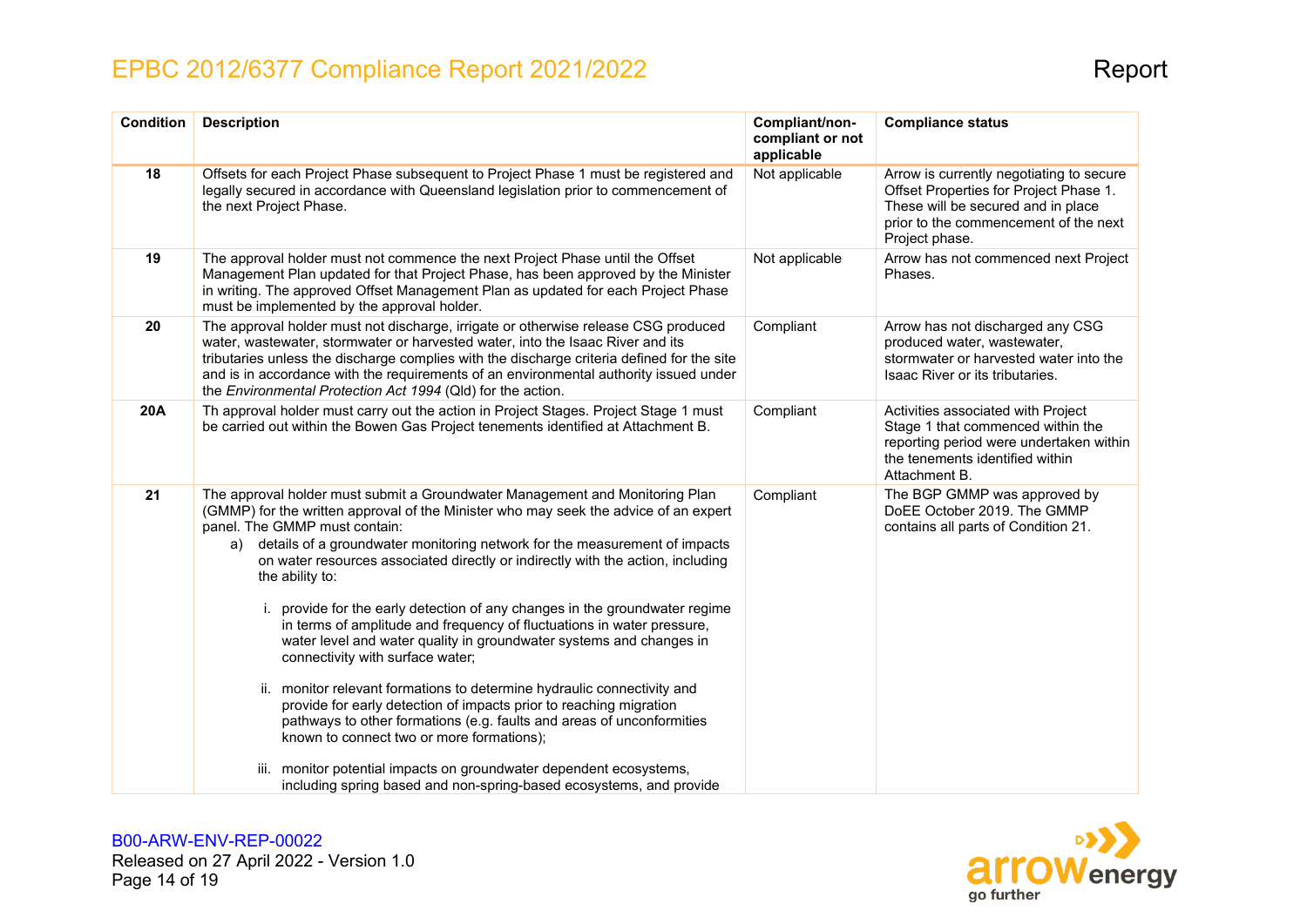| <b>Condition</b> | <b>Description</b>                                                                                                                                                                                                                                                                                              | Compliant/non-<br>compliant or not<br>applicable | <b>Compliance status</b> |
|------------------|-----------------------------------------------------------------------------------------------------------------------------------------------------------------------------------------------------------------------------------------------------------------------------------------------------------------|--------------------------------------------------|--------------------------|
|                  | for the early detection of impacts;                                                                                                                                                                                                                                                                             |                                                  |                          |
|                  | iv. monitor changes to the project area groundwater balance; and                                                                                                                                                                                                                                                |                                                  |                          |
|                  | v. monitor changes to water availability for water users and the<br>environment.                                                                                                                                                                                                                                |                                                  |                          |
|                  | details of a baseline monitoring data acquisition program for the approved<br>b)<br>action;                                                                                                                                                                                                                     |                                                  |                          |
|                  | a rationale for the design of the monitoring network with respect to the nature<br>C)<br>of potential impacts and the location and occurrence of matters of national<br>environmental significance;                                                                                                             |                                                  |                          |
|                  | details of proposed early warning indicators, trigger thresholds and limits for<br>d)<br>detecting impacts on groundwater levels and a description of how and when<br>these measures will be finalised and subsequently reviewed in accordance<br>with the requirements of the Underground Water Impact Report; |                                                  |                          |
|                  | details of a risk-based exceedance response for the actions the approval<br>e)<br>holder will take, and the timeframes in which these actions will be<br>undertaken, if early warning indicators and trigger threshold values are<br>exceeded;                                                                  |                                                  |                          |
|                  | details of the timeframe for a regular review of the GMMP in accordance with<br>f)<br>the requirements of the Underground Water Impact Report and subsequent<br>updates of the GMMP, including to incorporate the outcomes of updates to<br>the numerical groundwater model and water balance calculations;     |                                                  |                          |
|                  | provisions to make monitoring results publicly available on the approval<br>g)<br>holder's website for the life of the project; and                                                                                                                                                                             |                                                  |                          |
|                  | provisions to make monitoring data available to the Department and<br>h)<br>Queensland Government authorities (if requested) for inclusion in any<br>cumulative impact assessment, regional water balance model, bioregional<br>assessment or relevant research.                                                |                                                  |                          |

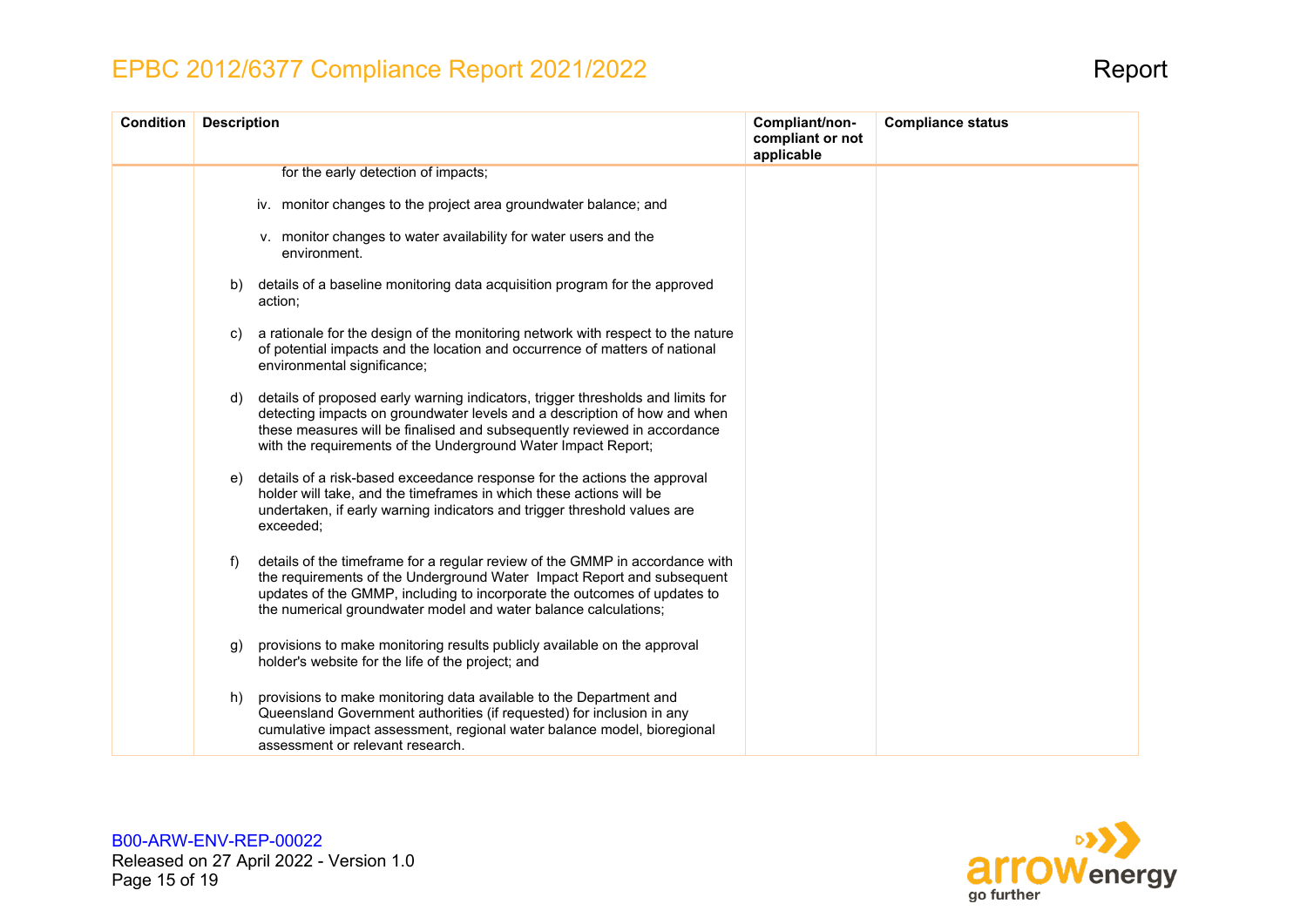| <b>Condition</b> | <b>Description</b>                                                                                                                                                                                                                                                                                                                                                                                                                                               | Compliant/non-<br>compliant or not<br>applicable | <b>Compliance status</b>                                                                                                                                                                                          |
|------------------|------------------------------------------------------------------------------------------------------------------------------------------------------------------------------------------------------------------------------------------------------------------------------------------------------------------------------------------------------------------------------------------------------------------------------------------------------------------|--------------------------------------------------|-------------------------------------------------------------------------------------------------------------------------------------------------------------------------------------------------------------------|
| 22               | The GMMP, including any revised plans, must be peer reviewed by a suitably qualified<br>water resources expert/s approved by the Minister in writing. A peer review must be<br>submitted to the Minister together with the GMMP and a statement from the suitably<br>qualified water resources expert/s stating that they carried out the peer review and<br>endorse the findings and the content of the GMMP.                                                   | Compliant                                        | The Approved GMMP was peer<br>reviewed by a 3rd party reviewer on<br>14 March 2019 and the review<br>submitted to the Minister prior to<br>approval of the GMMP.                                                  |
| 23               | The approval holder must not commence the extraction of water or coal seam gas<br>until the GMMP has been approved by the Minister in writing. The approved GMMP<br>must be implemented by the approval holder.                                                                                                                                                                                                                                                  | Compliant                                        | The BGP GMMP was approved by<br>DoEE October 2019. Arrow is<br>implementing the GMMP, with an<br>annual monitoring report released<br>during the reporting period (May 2021)<br>and published on Arrow's website. |
| 23A              | The approval holder may undertake subsequent Project Stages which must not<br>exceed 4000 coal seam gas wells and must be located within the Bowen Gas Project<br>tenements in Attachment A.                                                                                                                                                                                                                                                                     | Not applicable                                   | Arrow has not commenced next Project<br>Stages.                                                                                                                                                                   |
| 23B              | The approval holder must update the approved GMMP accordingly to cover the<br>additional Project Stage(s) addressing matters in condition 21B(a) to (h) above and<br>submit the updated GMMP for approval.                                                                                                                                                                                                                                                       | Not applicable                                   | Arrow has not commenced next Project<br>Stages.                                                                                                                                                                   |
| <b>23C</b>       | Each update of the approved GMMP prepared for a further Project Stage must be<br>peer reviewed by a suitably qualified water resources expert/s approved by the<br>Minister in writing. A peer review must be submitted to the Minister together with the<br>updated GMMP and a statement from the suitably qualified water resources expert/s<br>stating that they carried out the peer review and endorse the findings and the content<br>of the updated GMMP. | Not applicable                                   | Arrow has not yet updated the GMMP<br>requiring a peer review.                                                                                                                                                    |
| 23D              | The approval holder must not commence the extraction of water or coal seam gas<br>from wells covered by a further Project Stage until the updated GMMP has been<br>approved by the Minister in writing. The approved updated GMMP must be<br>implemented by the approval holder                                                                                                                                                                                  | Not applicable                                   | Arrow has not yet updated the GMMP<br>requiring Minister approval. Arrow has<br>not commenced next Project Stages.                                                                                                |
| 24               | The Minister may direct in writing that the approval holder cease water or gas<br>extraction and/or water discharge or use if an early warning indicator, trigger threshold<br>or limit is exceeded, and if the Minister is not satisfied that the action proposed or<br>taken by the approval holder will remedy the situation. The Minister may direct the<br>approval holder to implement alternative action at the expense of the approval holder.           | Not applicable                                   | Arrow has not received any notification<br>from the Minister.                                                                                                                                                     |
| 25               | If the Minister has directed in writing that the approval holder must cease water or gas<br>extraction and/or water discharge or use pursuant to condition 24 the approval holder<br>must not recommence such activities until the Minister has given approval in writing<br>for the recommencement of those activities. Approval to recommence activities may<br>be subject to conditions that the Minister considers reasonable.                               | Not applicable                                   | Arrow has not received any notification<br>from the Minister.                                                                                                                                                     |

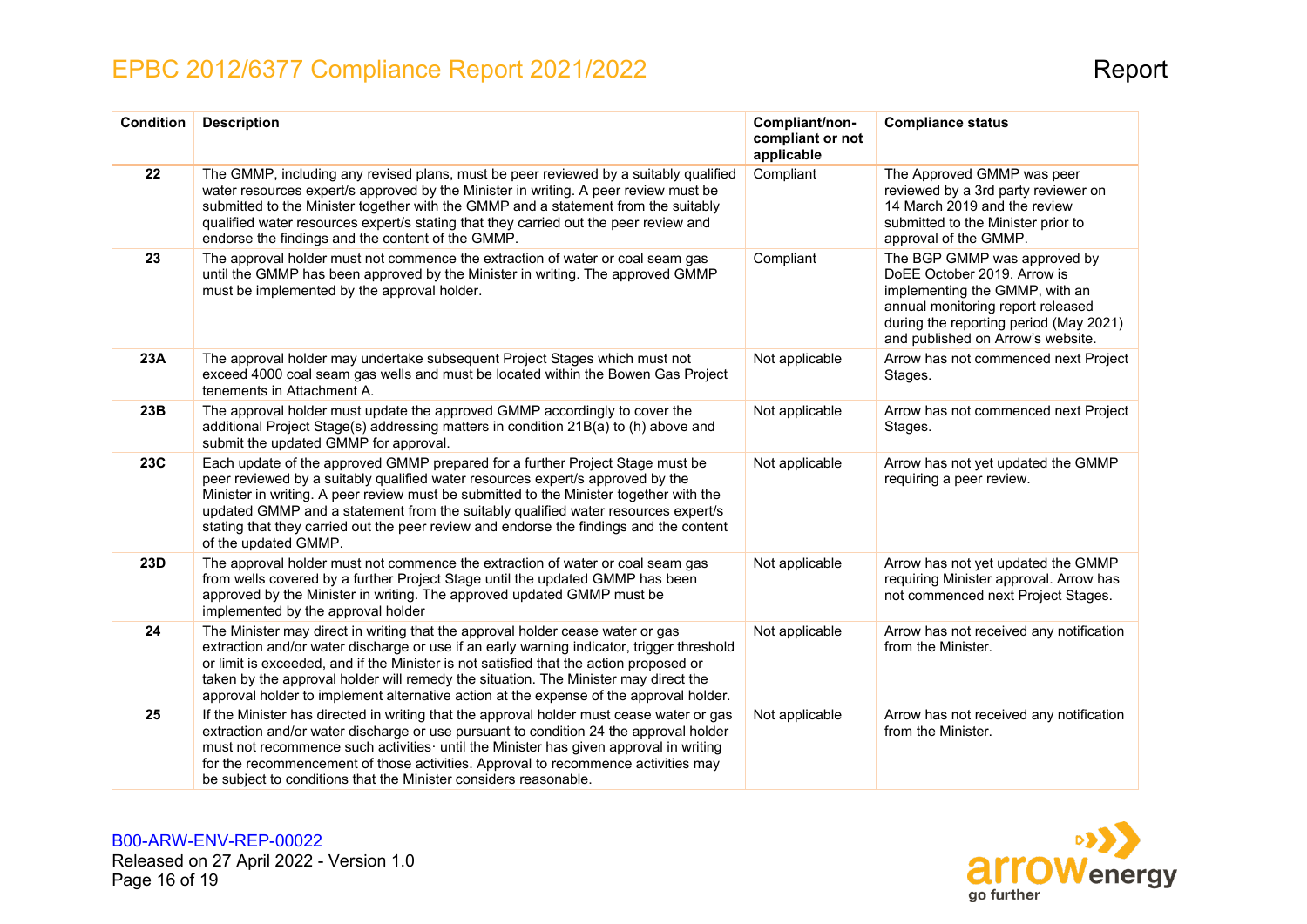| <b>Condition</b> | <b>Description</b>                                                                                                                                                                                                                                                                                                                                                                                                                                                                                                                                                                                                                                                                                                                                                                                              | Compliant/non-<br>compliant or not<br>applicable | <b>Compliance status</b>                                                                                                                                                                                                                                                                                                                                                                                                                     |
|------------------|-----------------------------------------------------------------------------------------------------------------------------------------------------------------------------------------------------------------------------------------------------------------------------------------------------------------------------------------------------------------------------------------------------------------------------------------------------------------------------------------------------------------------------------------------------------------------------------------------------------------------------------------------------------------------------------------------------------------------------------------------------------------------------------------------------------------|--------------------------------------------------|----------------------------------------------------------------------------------------------------------------------------------------------------------------------------------------------------------------------------------------------------------------------------------------------------------------------------------------------------------------------------------------------------------------------------------------------|
| 26               | In the event that hydraulic fracturing is required, no more than 1,000 of the total coal<br>seam gas production wells may be hydraulically fractured.                                                                                                                                                                                                                                                                                                                                                                                                                                                                                                                                                                                                                                                           | Compliant                                        | Hydraulic fracturing has not been<br>undertaken since the project<br>commenced.                                                                                                                                                                                                                                                                                                                                                              |
| 27               | The approval holder must ensure that gas wells are constructed, operated and<br>decommissioned in accordance with best practice principles in the Queensland Code<br>of Practice for Construction and Abandoning CSG wells.                                                                                                                                                                                                                                                                                                                                                                                                                                                                                                                                                                                     | Compliant                                        | Wells installed since commencement of<br>the BGP, are operated in accordance<br>with the Queensland Code of Practice<br>for the Construction and abandonment<br>of petroleum wells and associated<br>bores in Queensland. Noting that there<br>are three wells where steel casing is<br>set over a mineable seam and that<br>Arrow has an agreement in place with<br>the overlapping tenure holder as to how<br>to manage these occurrences. |
| 28               | Within 20 business days after the commencement of the action, the approval holder<br>must advise the Department in writing of the actual date of commencement.                                                                                                                                                                                                                                                                                                                                                                                                                                                                                                                                                                                                                                                  | Compliant                                        | The Department was advised of the<br>commencement of Project Phase 1 (14)<br>February 2019) on 7 March 2019.                                                                                                                                                                                                                                                                                                                                 |
| 29               | The approval holder must maintain accurate records substantiating all activities<br>associated with or relevant to the conditions of approval, including measures taken to<br>implement the management plans, reports or strategies required by this approval, and<br>make them available upon request to the Department. The annual report (condition<br>30) must state all confirmed cases of non-compliance along with details of any<br>remedial actions. Such records may be subject to audit by the Department or an<br>independent auditor in accordance with section 458 of the EPBC Act or used to verify<br>compliance with the conditions of approval. Summaries of audits will be posted on the<br>Department's website. The results of audits may also be publicised through the<br>general media. | Compliant                                        | Records of the implementation of<br>Management Plans prepared for the<br>EPBC approval are stored in Arrow file<br>directories.                                                                                                                                                                                                                                                                                                              |

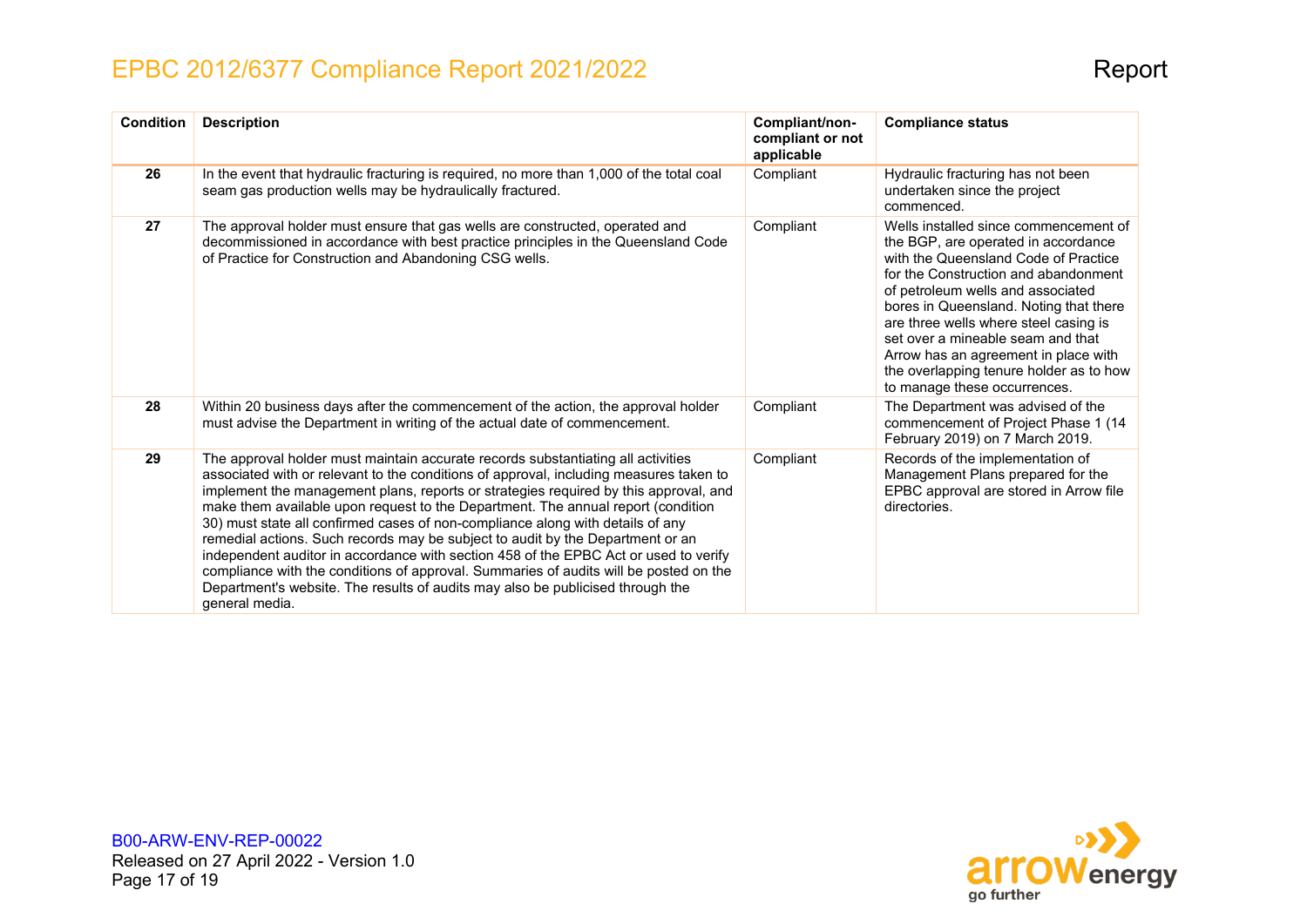| <b>Condition</b> | <b>Description</b>                                                                                                                                                                                                                                                                                                                                                                                                                                                                                                                                                                                                                                                                                                                                                                                                                                                                                                                                                                                                                                | Compliant/non-<br>compliant or not<br>applicable | <b>Compliance status</b>                                                                                                                                                                |
|------------------|---------------------------------------------------------------------------------------------------------------------------------------------------------------------------------------------------------------------------------------------------------------------------------------------------------------------------------------------------------------------------------------------------------------------------------------------------------------------------------------------------------------------------------------------------------------------------------------------------------------------------------------------------------------------------------------------------------------------------------------------------------------------------------------------------------------------------------------------------------------------------------------------------------------------------------------------------------------------------------------------------------------------------------------------------|--------------------------------------------------|-----------------------------------------------------------------------------------------------------------------------------------------------------------------------------------------|
| 30               | Within three months of every 12 month anniversary of the commencement of the<br>action, the approval holder must publish a report on its website for the life of the<br>approval outlining how they have been compliant with the conditions of this approval<br>over the previous 12 months, including the implementation of any management plans,<br>strategies or programs as specified in the conditions. The approval holder must also<br>provide in this report:<br>a reconciliation of actual impacts against whole of project maximum<br>a)<br>disturbance limits for EPBC listed threatened species and communities listed<br>in Table 1;<br>the number and spatial distribution of boreholes where hydraulic fracturing is<br>b)<br>expected to occur or has occurred; and<br>details of constituent components of hydraulic fracturing agents used and<br>C)<br>any other reinjected fluid(s), their toxicity as individual substances and as<br>total effluent toxicity and ecotoxicity.                                               | Partial<br>Compliance                            | This report has been published to<br>provide information required by<br>Condition 30 for the current reporting<br>period. The report was published within<br>the three-month timeframe. |
| 31               | The approval holder must provide documentary evidence to the Department providing<br>proof of the date of publication of any non-compliance with any of the conditions of<br>this approval at the same time as the report required at condition 30 is published.                                                                                                                                                                                                                                                                                                                                                                                                                                                                                                                                                                                                                                                                                                                                                                                  | Not applicable                                   | No non-compliances have occurred<br>during the reporting period.                                                                                                                        |
| 32               | The approval holder must notify the Department in writing of potential non-compliance<br>with any condition of this approval as soon as practical and in any event within ten<br>business days of becoming aware of the potential non-compliance. The notice<br>provided to the Department under this condition must specify:<br>the condition which the approval holder has potentially breached;<br>a)<br>the nature of the potential non-compliance;<br>b)<br>when and how the approval holder became aware of the non-compliance;<br>C)<br>how the non-compliance will affect the anticipated impacts of the approved<br>d)<br>action, in particular how the non-compliance will affect the impacts on the<br>matters of national environmental significance;<br>the measures the approval holder will take to address the impacts of the<br>e)<br>non-compliance on the matters of national environmental significance and<br>rectify the non-compliance; and<br>the time by when the approval holder will rectify the non-compliance.<br>f) | Not applicable                                   | No potential non-compliances have<br>occurred during the reporting period.                                                                                                              |